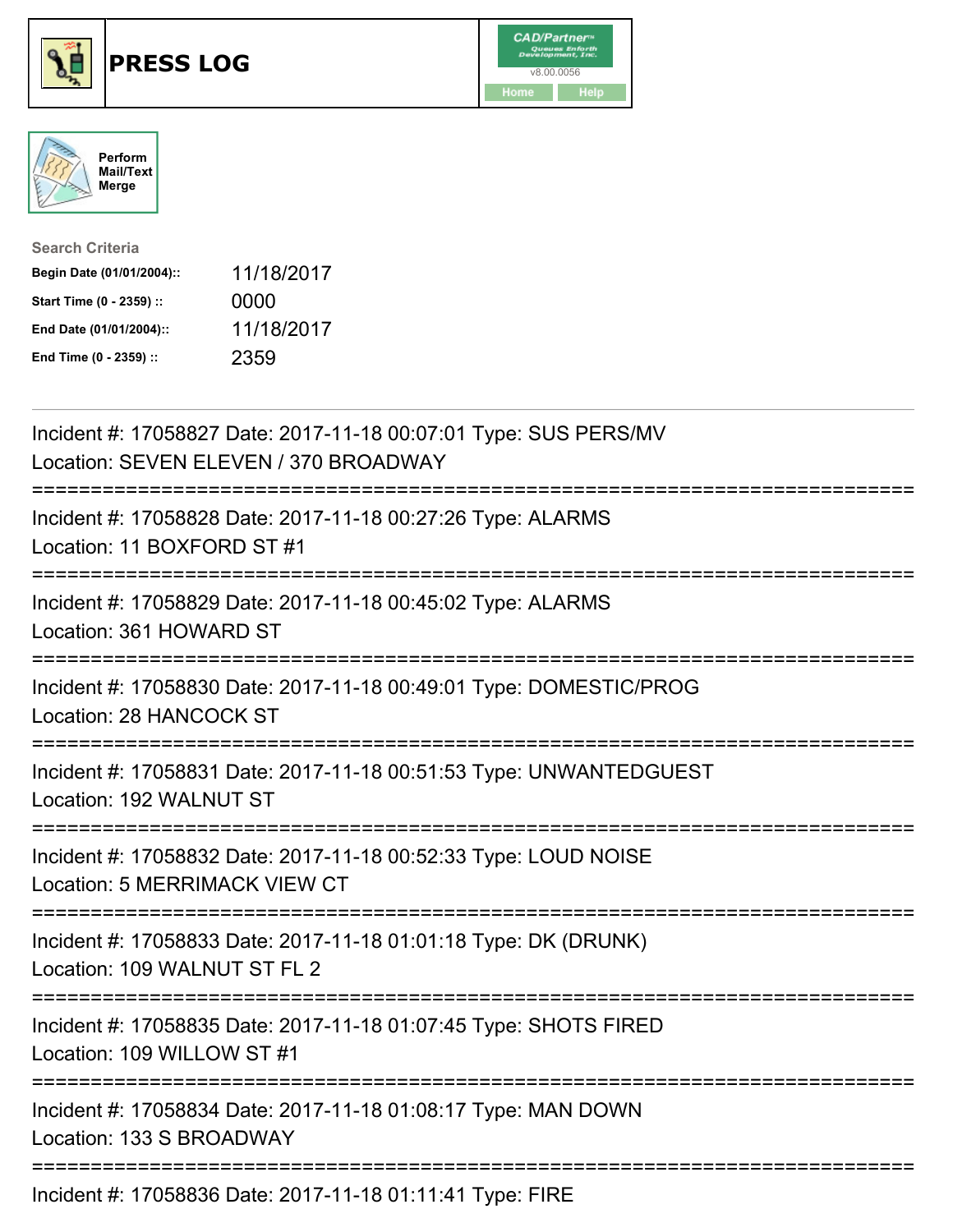Location: 73 WARREN

| Incident #: 17058837 Date: 2017-11-18 01:12:27 Type: MEDIC SUPPORT<br>Location: CUMBERLAND FARMS / 320 S BROADWAY |
|-------------------------------------------------------------------------------------------------------------------|
| Incident #: 17058838 Date: 2017-11-18 01:22:32 Type: UNWANTEDGUEST<br>Location: SPEEDWAY / 651 BROADWAY           |
| Incident #: 17058839 Date: 2017-11-18 01:44:46 Type: DOMESTIC/PROG<br>Location: 15 HALL ST                        |
| Incident #: 17058840 Date: 2017-11-18 01:55:06 Type: DISTURBANCE<br>Location: 225 ESSEX ST                        |
| Incident #: 17058841 Date: 2017-11-18 02:02:55 Type: MISSING PERS<br>Location: 106 E HAVERHILL ST #A              |
| Incident #: 17058842 Date: 2017-11-18 02:07:49 Type: FIGHT<br>Location: ESSEX ST & MILL ST                        |
| Incident #: 17058843 Date: 2017-11-18 02:23:27 Type: DISTURBANCE<br>Location: MERRIMACK ST & S UNION ST           |
| Incident #: 17058844 Date: 2017-11-18 02:26:25 Type: SUS PERS/MV<br>Location: CHERRY ST & WILBUR ST               |
| Incident #: 17058845 Date: 2017-11-18 02:33:03 Type: M/V STOP<br>Location: ESSEX ST & JACKSON ST                  |
| Incident #: 17058846 Date: 2017-11-18 02:42:50 Type: M/V STOP<br>Location: LAWRENCE ST & PARK ST                  |
| Incident #: 17058847 Date: 2017-11-18 02:45:16 Type: DISTURBANCE<br>Location: 7 FOREST ST                         |
| Incident #: 17058848 Date: 2017-11-18 02:49:02 Type: NOISE ORD<br>Location: 106 OLIVE AV                          |
| Incident #: 17058849 Date: 2017-11-18 02:50:23 Type: M/V STOP<br>Location: S UNION ST & SALEM ST                  |
| Incident #: 17058850 Date: 2017-11-18 02:57:27 Type: M/V STOP                                                     |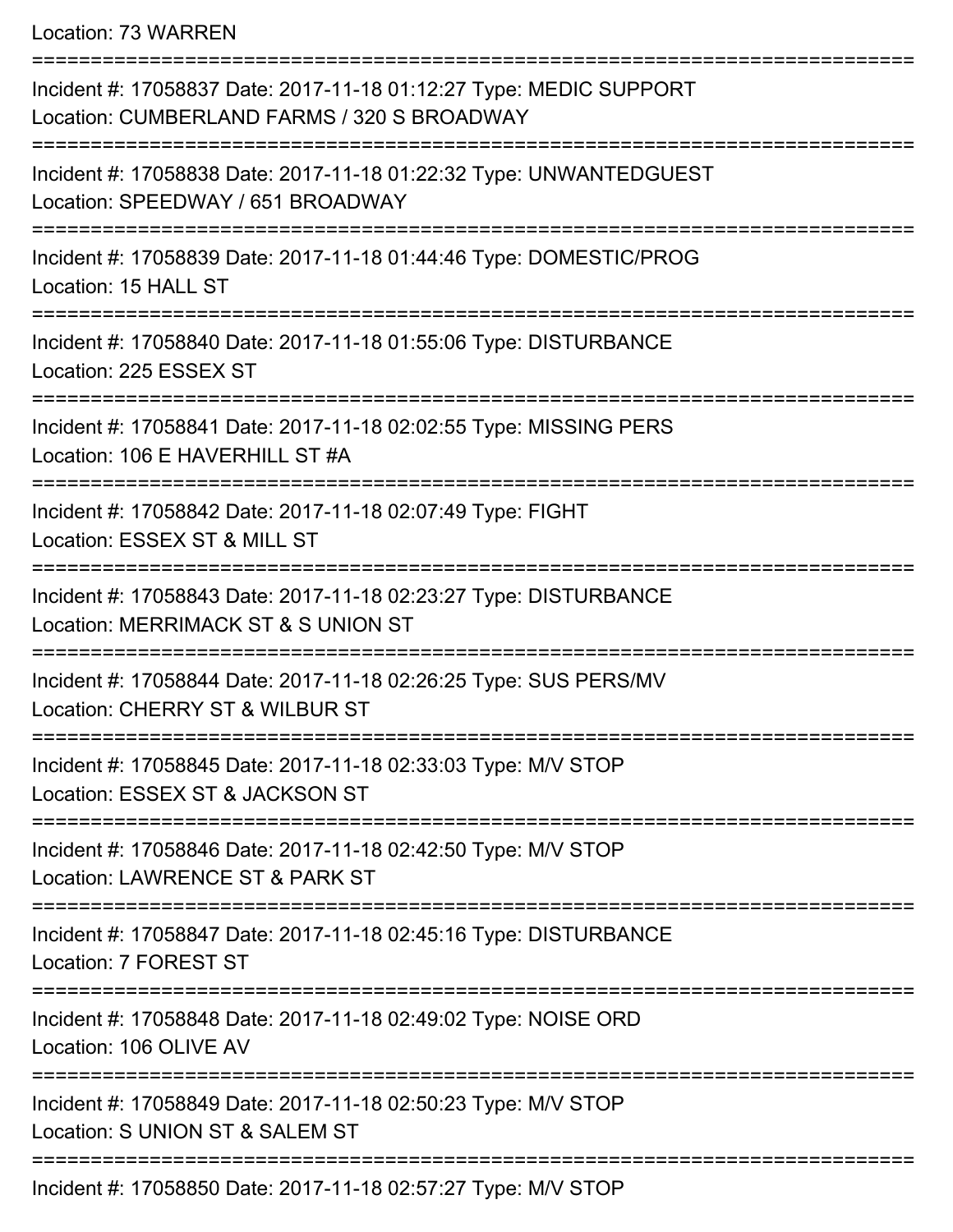| Incident #: 17058851 Date: 2017-11-18 03:02:31 Type: M/V STOP<br>Location: BEVEL ST & HAVERHILL ST                  |
|---------------------------------------------------------------------------------------------------------------------|
| Incident #: 17058852 Date: 2017-11-18 03:03:03 Type: M/V STOP<br>Location: S BROADWAY & SOUTH ST                    |
| Incident #: 17058853 Date: 2017-11-18 03:08:27 Type: SUS PERS/MV<br>Location: COMMUNITY AV & HAVERHILL ST           |
| Incident #: 17058854 Date: 2017-11-18 03:10:07 Type: M/V STOP<br>Location: BROADWAY & WATER ST                      |
| Incident #: 17058856 Date: 2017-11-18 03:37:59 Type: MV/BLOCKING<br>Location: 17 BLAKEMORE CT                       |
| Incident #: 17058855 Date: 2017-11-18 03:38:27 Type: M/V STOP<br>Location: 155 WEST ST                              |
| Incident #: 17058857 Date: 2017-11-18 03:42:09 Type: MEDIC SUPPORT<br>Location: 34 ALBION ST                        |
| Incident #: 17058858 Date: 2017-11-18 03:54:20 Type: WARRANT SERVE<br>Location: 170 PARK ST FL 3                    |
| Incident #: 17058859 Date: 2017-11-18 04:09:00 Type: TOW OF M/V<br>Location: TRESPASS C + D AUTO GLASS / 21 WEST ST |
| Incident #: 17058860 Date: 2017-11-18 04:11:49 Type: ALARM/BURG<br>Location: GANGE RESD. / 181 FERRY ST             |
| Incident #: 17058861 Date: 2017-11-18 04:28:39 Type: M/V STOP<br>Location: BROADWAY & VALLEY ST                     |
| Incident #: 17058862 Date: 2017-11-18 04:55:31 Type: NOISE ORD<br>Location: 30 PLEASANT ST FL 1                     |
| Incident #: 17058863 Date: 2017-11-18 05:10:32 Type: CK WELL BEING<br>Location: 53 BRADFORD ST #7                   |
| Incident #: 17058864 Date: 2017-11-18 05:16:14 Type: M/V STOP                                                       |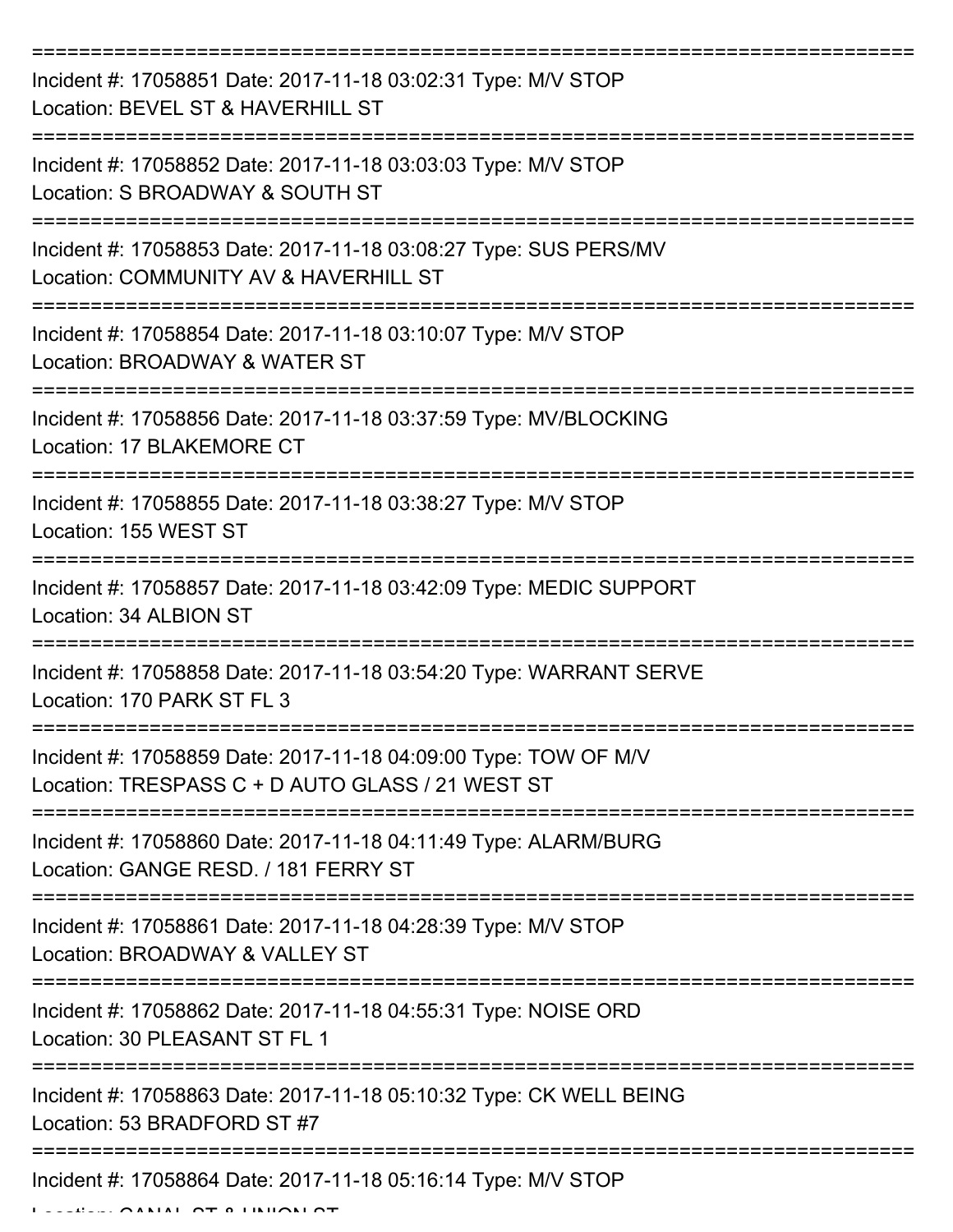| Incident #: 17058865 Date: 2017-11-18 05:19:45 Type: M/V STOP<br>Location: HAVERHILL ST & PROSPECT ST           |
|-----------------------------------------------------------------------------------------------------------------|
| Incident #: 17058866 Date: 2017-11-18 07:02:21 Type: PARK & WALK<br>Location: 205 BROADWAY                      |
| Incident #: 17058867 Date: 2017-11-18 07:11:27 Type: CLOSE STREET<br>Location: OREGON AV & TOWER HILL ST        |
| Incident #: 17058868 Date: 2017-11-18 07:23:50 Type: NEIGHBOR PROB<br>Location: 45 N PARISH RD                  |
| Incident #: 17058869 Date: 2017-11-18 07:30:01 Type: ALARM/BURG<br>Location: ADVANCED AUTO PARTS / 183 BROADWAY |
| Incident #: 17058870 Date: 2017-11-18 07:48:41 Type: B&E/MV/PAST<br>Location: 371 LAWRENCE ST                   |
| Incident #: 17058871 Date: 2017-11-18 07:50:37 Type: CARJACKING<br><b>Location: ESSEX &amp; WARREN</b>          |
| Incident #: 17058872 Date: 2017-11-18 08:33:01 Type: MEDIC SUPPORT<br>Location: 77 S UNION ST #321              |
| Incident #: 17058873 Date: 2017-11-18 08:33:45 Type: STOL/MV/PAS<br>Location: 10 MONTGOMERY ST                  |
| Incident #: 17058874 Date: 2017-11-18 08:52:56 Type: SUS PERS/MV<br><b>Location: 9 MCFARLIN CT</b>              |
| Incident #: 17058875 Date: 2017-11-18 09:40:25 Type: GENERAL SERV<br>Location: RESERVOIR ST                     |
| Incident #: 17058876 Date: 2017-11-18 09:56:28 Type: M/V STOP<br>Location: 145 E HAVERHILL ST                   |
| Incident #: 17058877 Date: 2017-11-18 10:03:28 Type: DRUG VIO<br>Location: 45 SPRINGFIELD ST                    |
| Incident #: 17058878 Date: 2017-11-18 10:04:38 Type: NOISE ORD                                                  |

Location: 333 HOMADD ST EL 2NDEL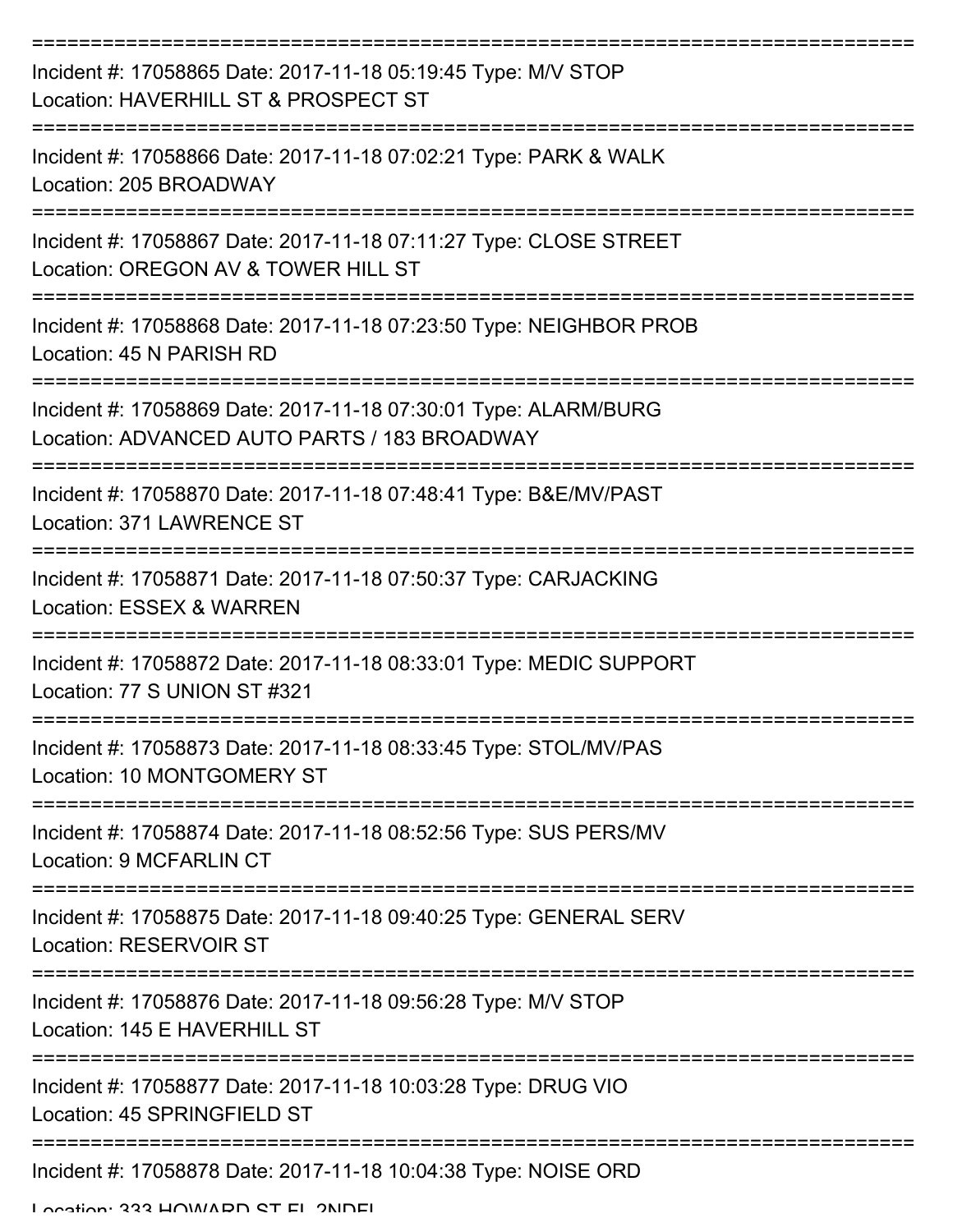| Incident #: 17058879 Date: 2017-11-18 10:04:57 Type: DISTURBANCE<br>Location: 333 HOWARD ST #9            |
|-----------------------------------------------------------------------------------------------------------|
| Incident #: 17058880 Date: 2017-11-18 10:11:34 Type: M/V STOP<br>Location: BOWDOIN ST & BROOKFIELD ST     |
| Incident #: 17058881 Date: 2017-11-18 10:18:45 Type: RECOV/STOL/MV<br>Location: 75 SHAWSHEEN RD           |
| Incident #: 17058882 Date: 2017-11-18 10:19:37 Type: E911 HANGUP<br>Location: 130 WILLOW ST               |
| Incident #: 17058883 Date: 2017-11-18 10:21:29 Type: M/V STOP<br>Location: BLANCHARD ST & SALEM ST        |
| Incident #: 17058884 Date: 2017-11-18 10:46:41 Type: M/V STOP<br>Location: LOWELL ST & NESMITH ST         |
| Incident #: 17058885 Date: 2017-11-18 10:54:58 Type: M/V STOP<br>Location: 128 HANCOCK ST                 |
| Incident #: 17058886 Date: 2017-11-18 11:00:10 Type: M/V STOP<br>Location: 67 SPRINGFIELD ST              |
| Incident #: 17058887 Date: 2017-11-18 11:01:23 Type: PARK & WALK<br>Location: S UNION ST & SPRINGFIELD ST |
| Incident #: 17058888 Date: 2017-11-18 11:01:56 Type: GENERAL SERV<br>Location: 11 LAWRENCE ST #APT610     |
| Incident #: 17058889 Date: 2017-11-18 11:03:11 Type: AUTO ACC/NO PI<br>Location: 8 WASHINGTON ST          |
| Incident #: 17058891 Date: 2017-11-18 11:15:17 Type: THREATS<br>Location: 38 MILTON ST                    |
| Incident #: 17058890 Date: 2017-11-18 11:17:32 Type: M/V STOP<br>Location: MARKET ST & OSGOOD ST          |
| Incident #: 17058892 Date: 2017-11-18 11:21:30 Type: M/V STOP<br>Location: 205 BROADWAY                   |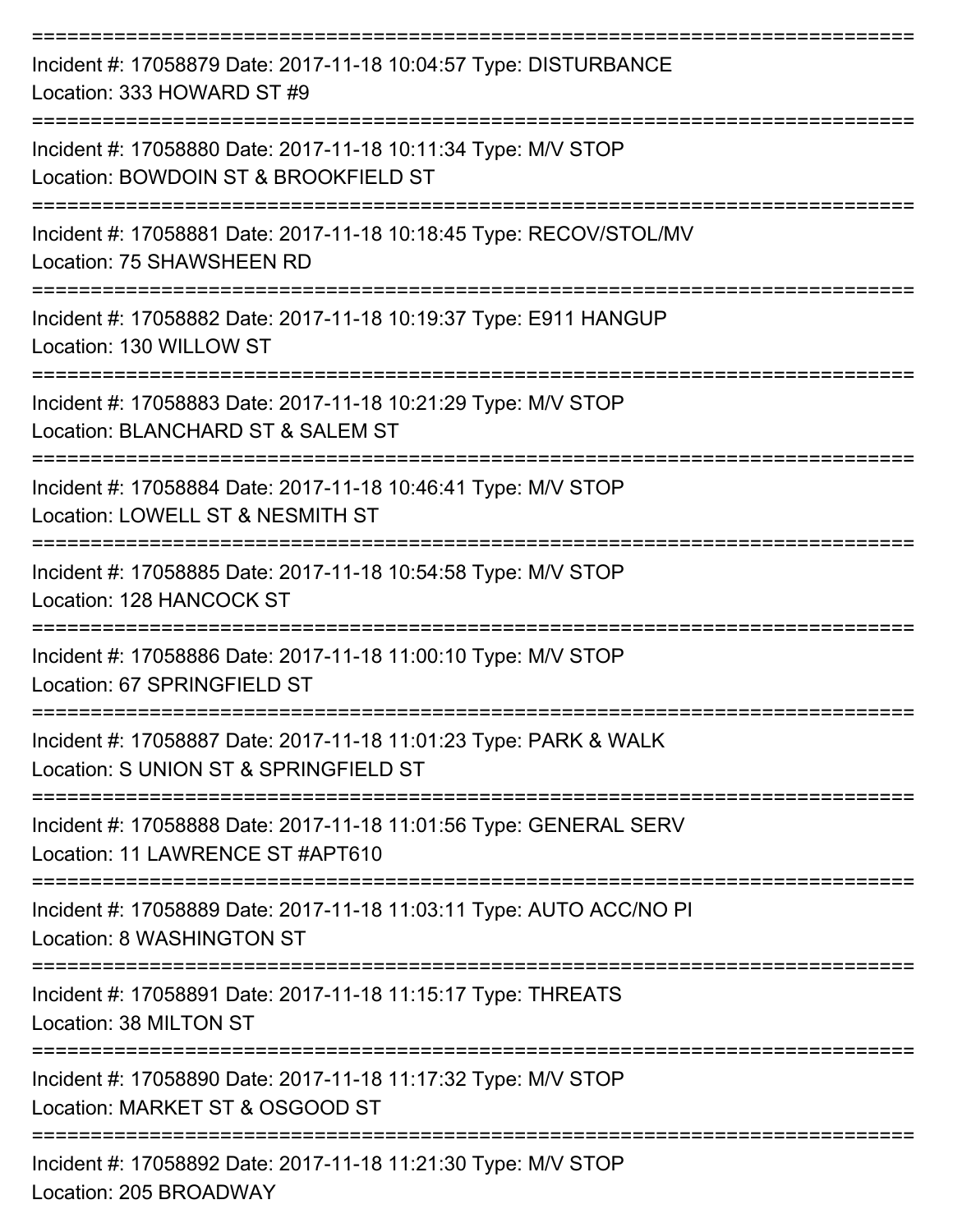| Incident #: 17058893 Date: 2017-11-18 11:32:24 Type: M/V STOP<br>Location: MARLBORO ST & S UNION ST                          |
|------------------------------------------------------------------------------------------------------------------------------|
| .-----------------------<br>Incident #: 17058894 Date: 2017-11-18 11:39:53 Type: M/V STOP<br>Location: LORING ST & MARKET ST |
| Incident #: 17058895 Date: 2017-11-18 11:45:44 Type: M/V STOP<br>Location: GARDEN ST & NEWBURY ST<br>:====================== |
| Incident #: 17058896 Date: 2017-11-18 11:52:44 Type: M/V STOP<br>Location: KENT ST & S UNION ST                              |
| Incident #: 17058897 Date: 2017-11-18 11:53:58 Type: M/V STOP<br>Location: BAILEY ST & OSGOOD ST                             |
| Incident #: 17058898 Date: 2017-11-18 11:58:14 Type: DISTURBANCE<br>Location: MCDONALDS / 50 BROADWAY                        |
| ======================<br>Incident #: 17058900 Date: 2017-11-18 12:00:08 Type: RECOV/STOL/MV<br>Location: 20 WASHINGTON ST   |
| Incident #: 17058899 Date: 2017-11-18 12:00:28 Type: AUTO ACC/NO PI<br>Location: 105 ESSEX ST                                |
| Incident #: 17058901 Date: 2017-11-18 12:07:15 Type: M/V STOP<br>Location: BROADWAY & COMMON ST                              |
| Incident #: 17058902 Date: 2017-11-18 12:09:39 Type: LARCENY/PAST<br>Location: SUSHI INAKA / 160 WINTHROP AV                 |
| Incident #: 17058903 Date: 2017-11-18 12:20:01 Type: A&B PAST<br>Location: 1 GENERAL ST                                      |
| Incident #: 17058904 Date: 2017-11-18 12:38:13 Type: AUTO ACC/NO PI<br>Location: 104 HAWTHORNE WAY                           |
| Incident #: 17058905 Date: 2017-11-18 12:50:58 Type: SPECIAL CHECK<br>Location: TD BANKNORTH MA / 305 S BROADWAY             |
| Incident #: 17058906 Date: 2017-11-18 13:25:36 Type: DISTURBANCE<br>Location: 8 ROLLINS ST                                   |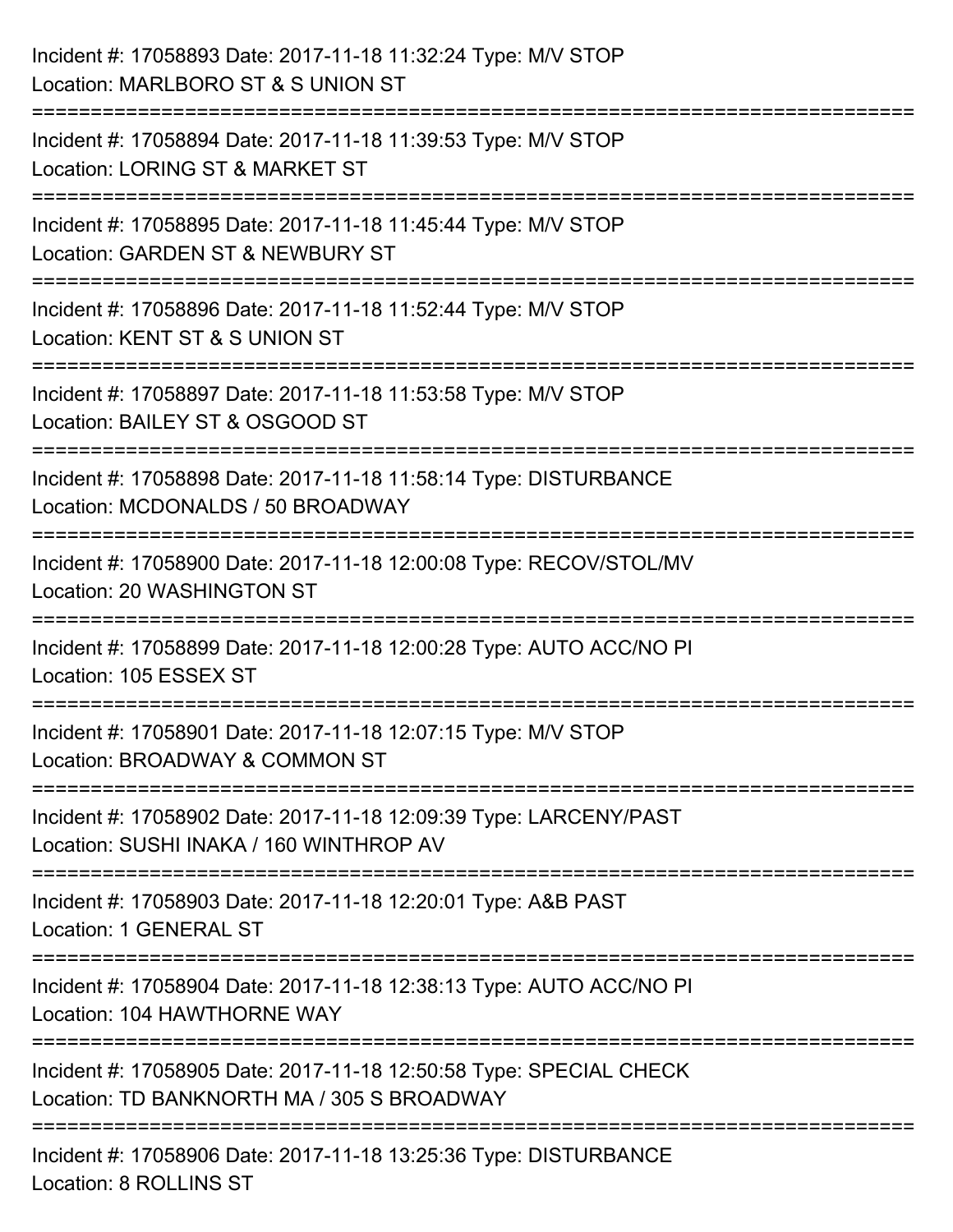| Incident #: 17058907 Date: 2017-11-18 13:33:22 Type: KEEP PEACE<br>Location: 87 ALDER ST                                         |
|----------------------------------------------------------------------------------------------------------------------------------|
| Incident #: 17058908 Date: 2017-11-18 14:03:12 Type: M/V STOP<br>Location: PARK ST & SPRUCE ST                                   |
| Incident #: 17058909 Date: 2017-11-18 14:43:29 Type: AUTO ACC/NO PI<br>Location: 30 MONTGOMERY ST                                |
| Incident #: 17058910 Date: 2017-11-18 14:43:37 Type: MAN DOWN<br>Location: JACKSON ST & COMMON<br>-------------------------      |
| Incident #: 17058911 Date: 2017-11-18 14:46:38 Type: COUNTERFEIT<br>Location: 16 BEACON ST                                       |
| Incident #: 17058912 Date: 2017-11-18 14:56:50 Type: CK WELL BEING<br>Location: FISICHELLI'S PASTRY SHOP / 55 UNION ST           |
| ================================<br>Incident #: 17058913 Date: 2017-11-18 15:10:50 Type: AUTO ACC/NO PI<br>Location: 29 PERRY AV |
| Incident #: 17058914 Date: 2017-11-18 15:16:24 Type: M/V STOP<br>Location: BROADWAY & LOWELL ST                                  |
| Incident #: 17058915 Date: 2017-11-18 15:26:35 Type: SUS PERS/MV<br>Location: 45 DUCKETT AV                                      |
| Incident #: 17058916 Date: 2017-11-18 15:41:38 Type: DOMESTIC/PAST<br>Location: 143 BENNINGTON ST #B                             |
| Incident #: 17058917 Date: 2017-11-18 15:52:20 Type: FIGHT<br>Location: BROADWAY & HAVERHILL ST                                  |
| Incident #: 17058918 Date: 2017-11-18 16:16:49 Type: KIDNAP/PROG<br>Location: 81 DORCHESTER ST                                   |
| Incident #: 17058919 Date: 2017-11-18 16:25:04 Type: SUS PERS/MV<br>Location: 83 WOODLAND ST                                     |
| Incident #: 17058920 Date: 2017-11-18 16:36:13 Type: MEDIC SUPPORT<br>Location: 205 S UNION ST                                   |

===========================================================================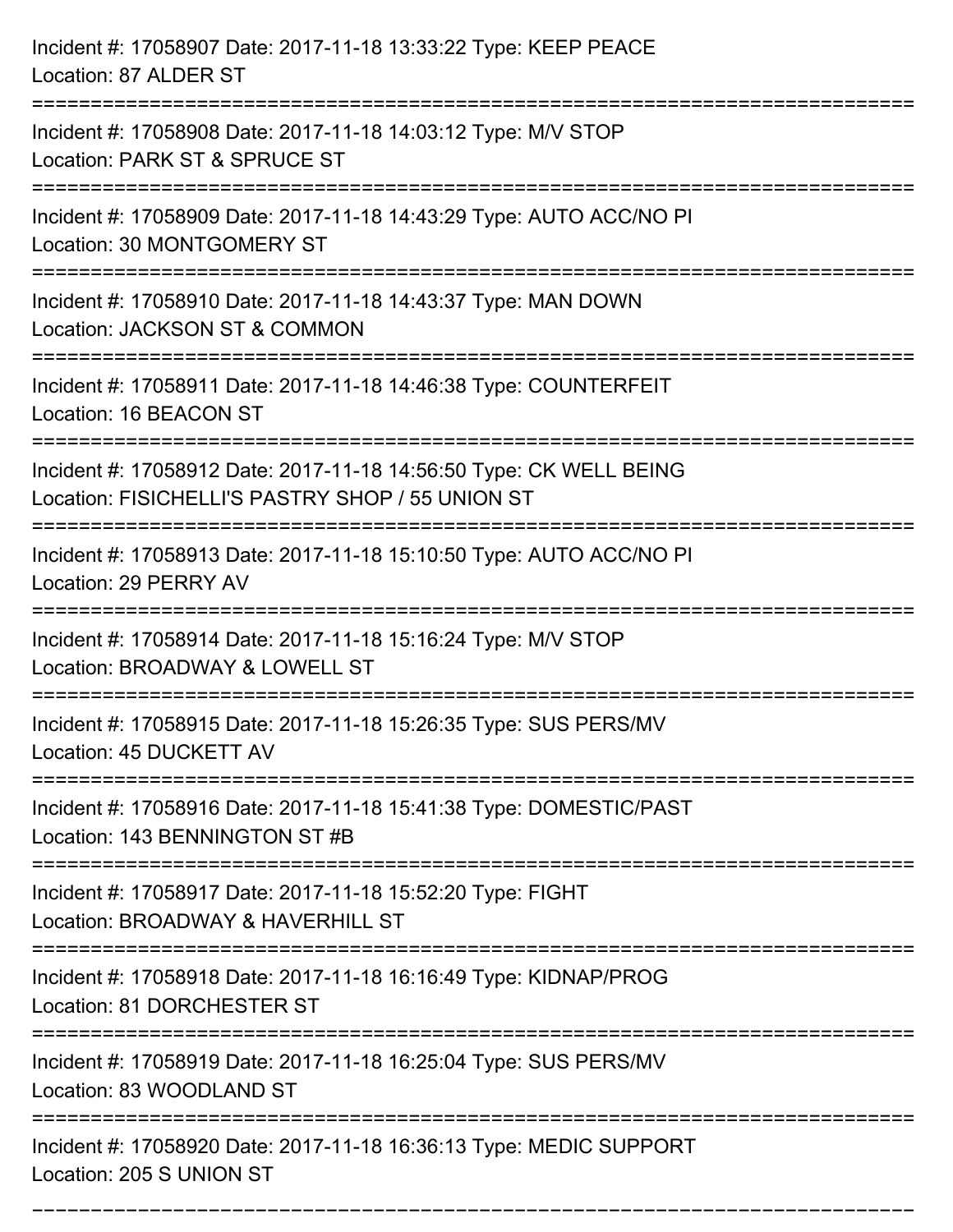| Incident #: 17058921 Date: 2017-11-18 16:45:06 Type: IDENTITY THEFT<br>Location: 4 FERRY ST #4                                    |
|-----------------------------------------------------------------------------------------------------------------------------------|
| Incident #: 17058922 Date: 2017-11-18 16:49:47 Type: AUTO ACC/PI<br>Location: LOWELL ST & HAMSPHIRE<br>--------------------       |
| Incident #: 17058923 Date: 2017-11-18 17:06:17 Type: SUS PERS/MV<br>Location: WALGREENS / 220 S BROADWAY                          |
| Incident #: 17058924 Date: 2017-11-18 17:07:43 Type: ALARM/BURG<br>Location: MOTA RESD. / 83 MYRTLE ST<br>:====================== |
| Incident #: 17058925 Date: 2017-11-18 17:10:02 Type: FIRE/MV<br>Location: BROADWAY & LOWELL ST                                    |
| Incident #: 17058926 Date: 2017-11-18 17:21:25 Type: MISSING PERS<br>Location: 250 BAILEY ST FL 2                                 |
| Incident #: 17058927 Date: 2017-11-18 17:27:42 Type: M/V STOP<br>Location: HAVERHILL ST & WEST ST                                 |
| Incident #: 17058928 Date: 2017-11-18 17:29:30 Type: THREATS<br>Location: 29 JOSEPHINE AV                                         |
| Incident #: 17058929 Date: 2017-11-18 17:32:12 Type: AUTO ACC/UNK PI<br>Location: FALLS BRIDGE / null                             |
| Incident #: 17058931 Date: 2017-11-18 17:35:57 Type: M/V STOP<br>Location: HAVERHILL ST & WEST ST                                 |
| Incident #: 17058930 Date: 2017-11-18 17:35:58 Type: COUNTERFEIT<br>Location: PRIMO'S LIQUORS / 450 HAVERHILL ST                  |
| Incident #: 17058932 Date: 2017-11-18 17:40:34 Type: UNWANTEDGUEST<br>Location: 34 SHAW ST                                        |
| Incident #: 17058933 Date: 2017-11-18 17:51:13 Type: TOW/REPOSSED<br>Location: 41 ALDER ST                                        |
| Incident #: 17058934 Date: 2017-11-18 18:02:22 Type: ASSIST FIRE<br>Location: BROADWAY AV & WASHINGTON ST                         |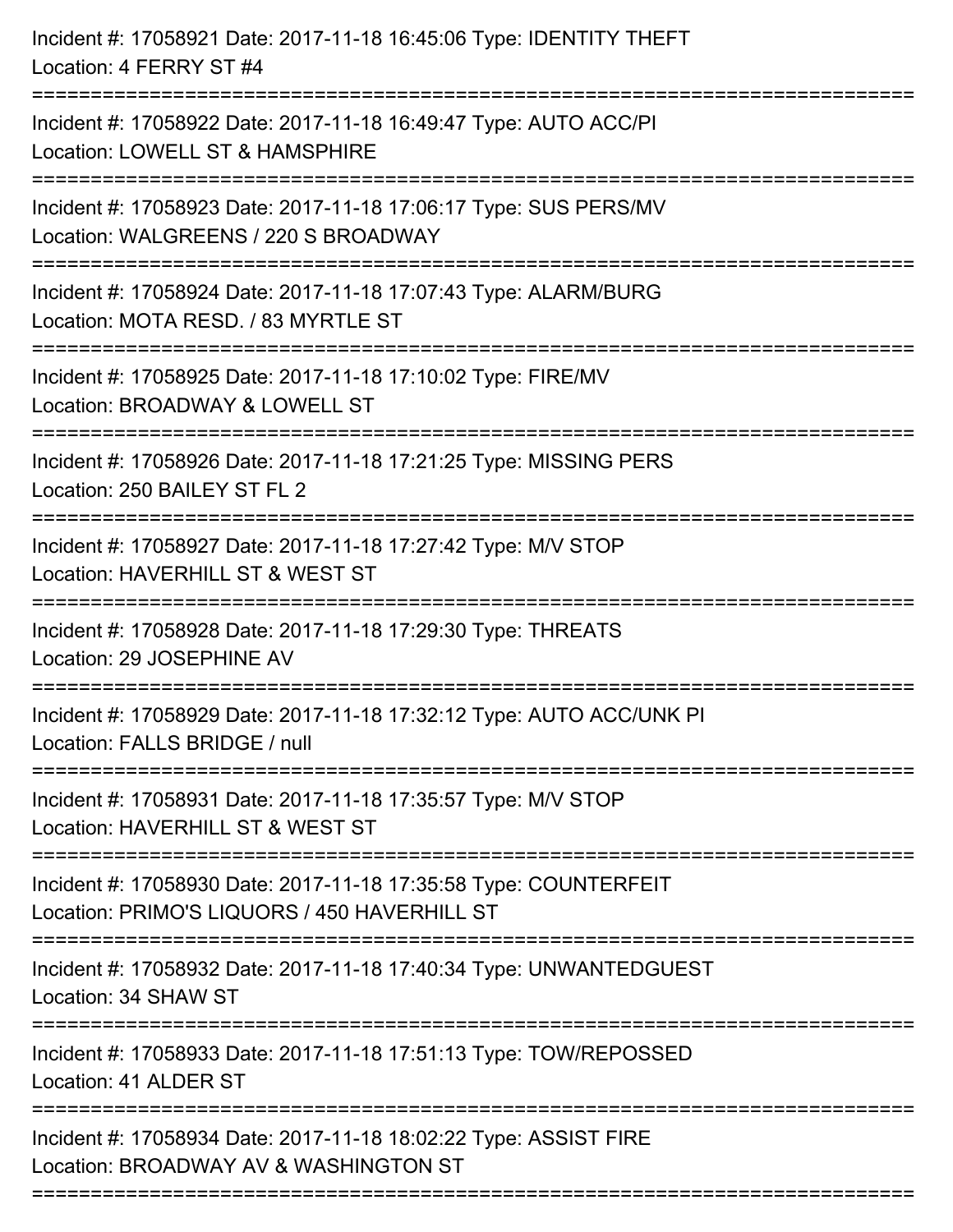Location: WEST ST PARK / null

| Incident #: 17058935 Date: 2017-11-18 18:07:23 Type: SUS PERS/MV<br>Location: HAVERHILL ST & PROSPECT ST       |
|----------------------------------------------------------------------------------------------------------------|
| Incident #: 17058937 Date: 2017-11-18 18:39:27 Type: M/V STOP<br>Location: BROADWAY & GREEN ST                 |
| Incident #: 17058938 Date: 2017-11-18 18:42:27 Type: M/V STOP<br>Location: 351 ESSEX ST                        |
| Incident #: 17058939 Date: 2017-11-18 18:55:40 Type: ALARM/BURG<br>Location: COLORTIME RENTAL / 276 S BROADWAY |
| Incident #: 17058940 Date: 2017-11-18 19:04:06 Type: HIT & RUN M/V<br>Location: 840 ESSEX ST                   |
| Incident #: 17058941 Date: 2017-11-18 19:21:18 Type: M/V STOP<br>Location: 491 ESSEX ST                        |
| Incident #: 17058943 Date: 2017-11-18 19:30:46 Type: FRAUD<br>Location: WALK IN WALK IN / 116 BERKELEY ST #2   |
| Incident #: 17058942 Date: 2017-11-18 19:33:36 Type: M/V STOP<br>Location: BRUCE ST & CORNISH ST               |
| Incident #: 17058944 Date: 2017-11-18 19:42:01 Type: LOST PROPERTY<br>Location: 35 BRUCE ST                    |
| Incident #: 17058945 Date: 2017-11-18 19:44:20 Type: ALARM/BURG<br>Location: DUNKIN DONUTS / 608 S UNION ST    |
| Incident #: 17058946 Date: 2017-11-18 19:47:29 Type: GUN CALL<br>Location: 191 PARK ST                         |
| Incident #: 17058947 Date: 2017-11-18 20:02:27 Type: MV/BLOCKING<br>Location: 190 BAILEY ST                    |
| Incident #: 17058948 Date: 2017-11-18 20:37:36 Type: AUTO ACC/NO PI<br>Location: 172 LAWRENCE ST               |
|                                                                                                                |

Incident #: 17058949 Date: 2017 11 18 20:52:04 Type: NOISE ORD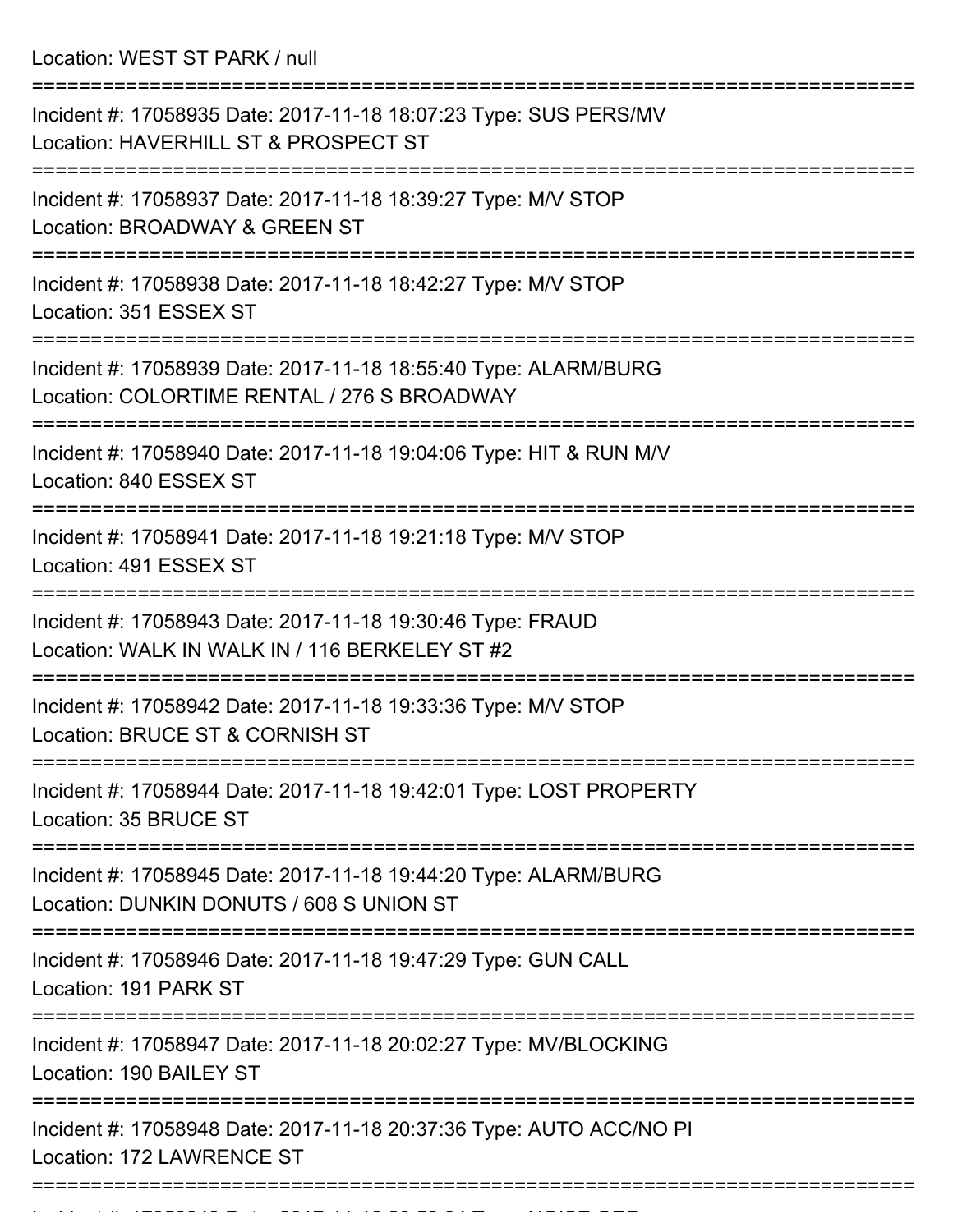| Incident #: 17058950 Date: 2017-11-18 20:53:29 Type: M/V STOP<br>Location: FERRY ST & MARSTON ST                    |
|---------------------------------------------------------------------------------------------------------------------|
| Incident #: 17058951 Date: 2017-11-18 20:57:50 Type: LOST PROPERTY<br>Location: 141 AMESBURY ST #506                |
| Incident #: 17058952 Date: 2017-11-18 21:06:22 Type: NEIGHBOR PROB<br>Location: 45 N PARISH RD                      |
| Incident #: 17058953 Date: 2017-11-18 21:07:50 Type: HIT & RUN M/V<br>Location: 49 BUSWELL ST                       |
| Incident #: 17058954 Date: 2017-11-18 21:12:58 Type: DOMESTIC/PROG<br>Location: BROADWAY LIQUORS / 434 BROADWAY     |
| Incident #: 17058955 Date: 2017-11-18 21:26:39 Type: M/V STOP<br>Location: BROADWAY & CROSS ST                      |
| Incident #: 17058956 Date: 2017-11-18 21:36:23 Type: DOMESTIC/PROG<br>Location: 154 SARATOGA ST                     |
| Incident #: 17058957 Date: 2017-11-18 21:39:42 Type: LOUD NOISE<br>Location: 245 ERVING AV FL 1                     |
| Incident #: 17058958 Date: 2017-11-18 21:55:43 Type: FIGHT<br>Location: LAWRENCE ST & LEXINGTON ST                  |
| Incident #: 17058959 Date: 2017-11-18 21:59:08 Type: ALARM/BURG<br>Location: HAPPY TIME LAUNDRY MAT / 191 PARKER ST |
| Incident #: 17058960 Date: 2017-11-18 22:21:09 Type: M/V STOP<br>Location: MERRIMACK ST & PARKER ST                 |
| Incident #: 17058961 Date: 2017-11-18 22:36:17 Type: ALARM/BURG<br>Location: TIMONY RESD. / 95 NEWTON ST #A         |
| Incident #: 17058962 Date: 2017-11-18 22:41:09 Type: LOUD NOISE<br>Location: 270 CANAL ST #611                      |
|                                                                                                                     |